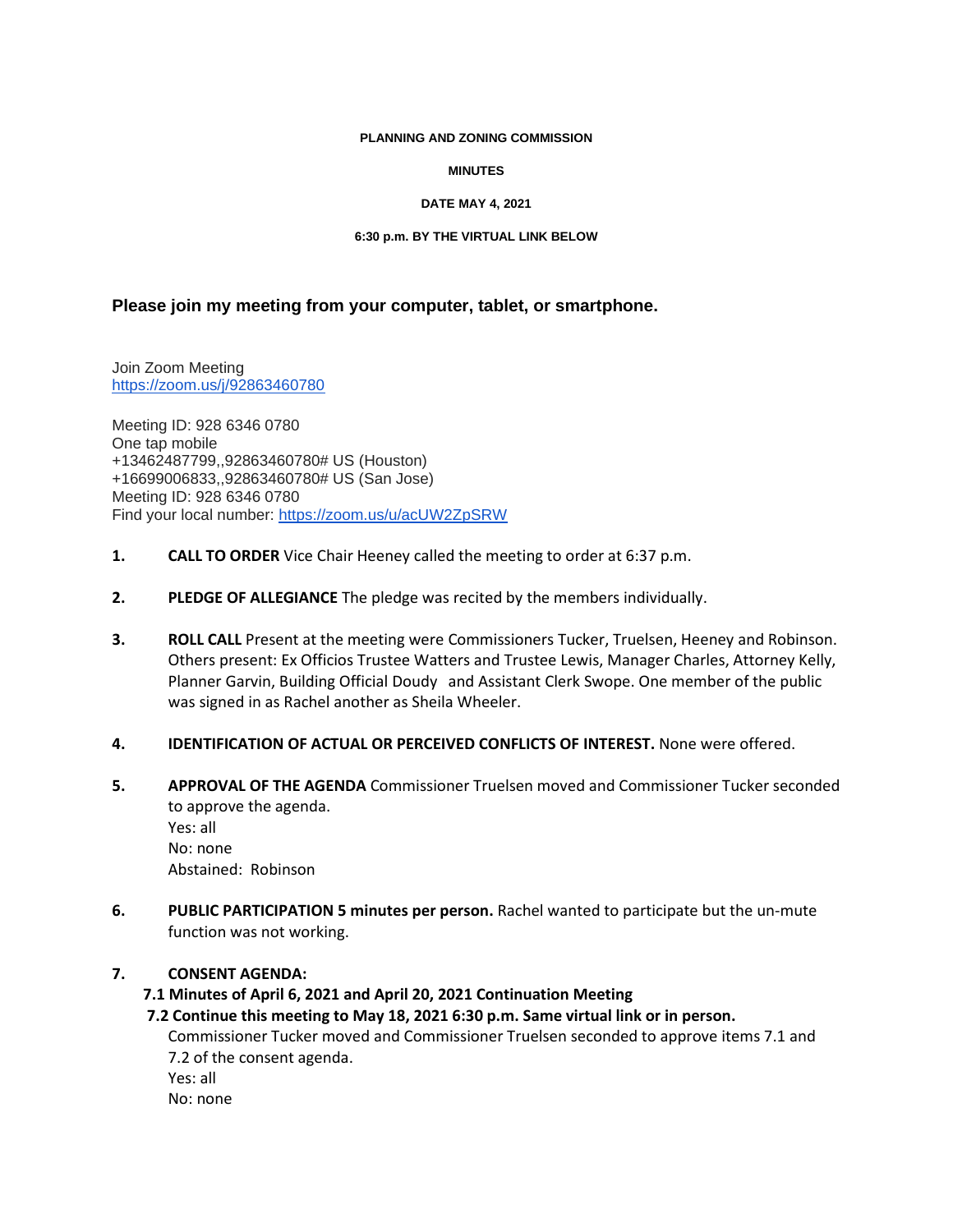Abstained: Robinson

**8. STAFF REPORTS: Update on the progress of the Short-term Rental regulation. Verbal.**  Manager Charles updated the Commission on the In Person venue for meetings. There is still one piece of equipment that is on order that will provide the streaming equipment for the board room.

Commissioners Robinson and Truelsen will be on the May 10 agenda for the Board of Trustees for re-appointment.

Concerning the Short-term rental ordinance review by the board of trustees; the trustees did not approve the ordinance on first reading. The asked for more information from other cities in Colorado about methods for setting permit limits. They expressed an interest in exempting certain properties from the permit limit which would be like a hosted short-term rental and accessory dwelling used as a short-term venue. Town staff is researching these items and will be presenting their findings at the May 10 regular meeting. Discussion around this information was focused on reviewing the purpose statement and the goals of the regulation, to maintain the residential character of Dolores and the inventory of long-term rental housing. Commissioner Heeney expressed a concern for the perceived restriction of "use by right" of residential properties in commercial zones where lodging is permitted. Planner Garvin directed the discussion to the "change of use" factor that would apply additional regulations to any resident who changes the use of their property.

**9. ITEMS CONTINUED FROM PREVIOUS AGENDAS** (Planner Garvin asked the Commission to discuss RV parks and parking ahead of the section on signs)

## **9.2. Revised Use and Definitions continued for RV parks, parking, and use.**

The Commission deliberated on the zoning options for RV parks. The Commission reviewed the RV regulations for Mancos. They could be added to the zones they exist in by right or by conditional use. They could be added to Manufactured home district by conditional use. There could be time frame in a year period where they are prohibited i.e., November 30 to April 1. There will be standards and enforcement practices to develop. Planner Garvin will prepare a purpose statement for consideration. She will also research Park owned RVs and the standards and regulations of RV parking.

### **9.1 Signs continued (Planner Garvin's questionnaire included)**

The Commission discussed temporary signs on matters such as time-period and enforcement or the lack of. The main complaint of the Commission concerning temporary signs is the "messiness" of them as they build up through town. Commissioner Truelsen advocated for the use of temporary signs as the business district is on the highway and drivers need visual clues that a business is offering services. Ex Officio Watters suggests travelers are using their smart phones for finding services they are looking for and not really looking for a sign per se. the second discussion was about roof mounted signs being removed from the permitted sign section. The Commission preferred free standing signs if the height does not exceed the height of the building. They also prefer design flexibility for signs.

## **10. SECTIONS UP NEXT - Article 11 Hazards, Article 16 Common Procedures, Article 15 Nonconformities**